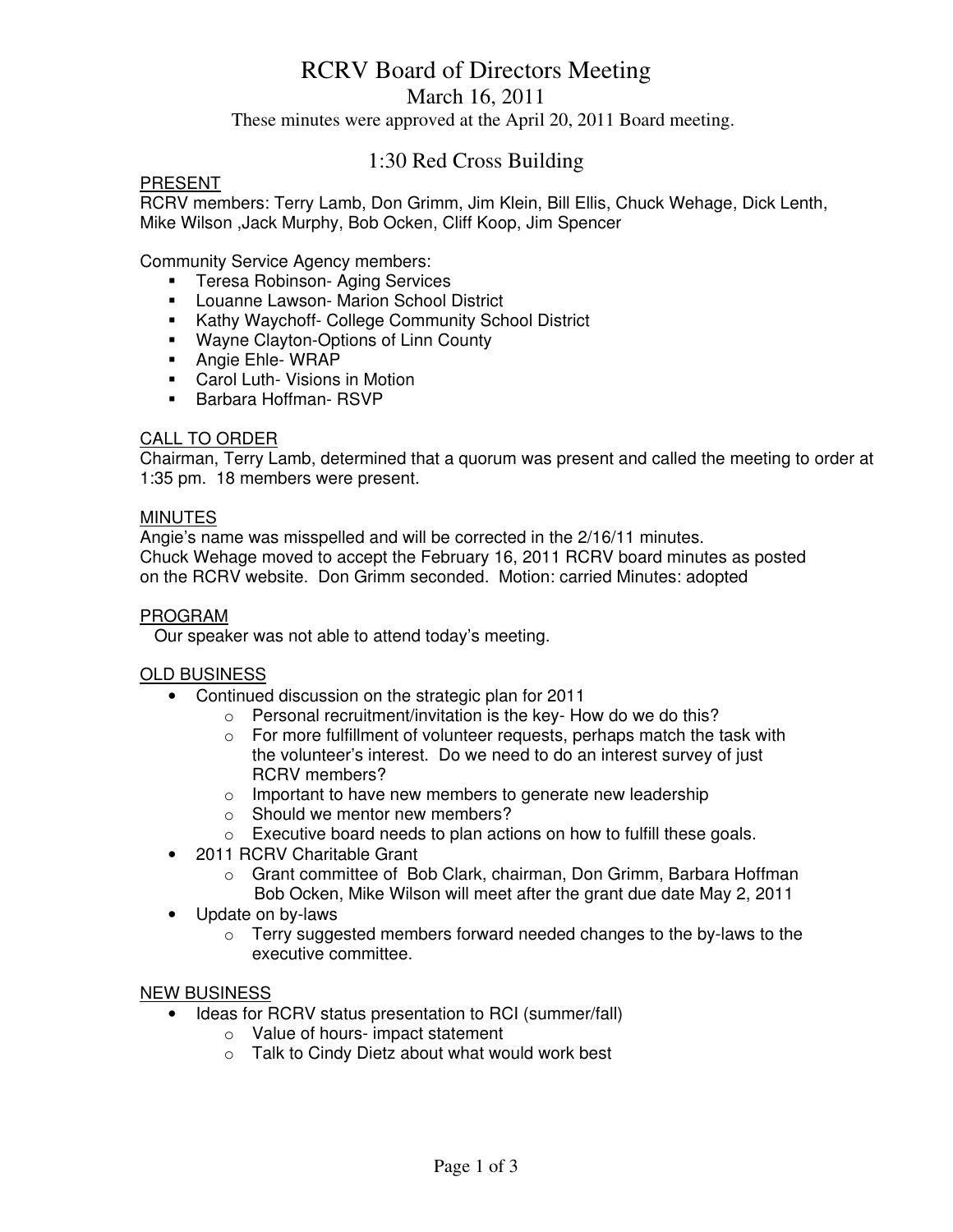# RCRV Board of Directors Meeting

March 16, 2011

These minutes were approved at the April 20, 2011 Board meeting.

#### PARTNER AGENCY REPORTS-

### **1 . Louanne Lawson- Marion School District**

The new middle school should be ready for move-in the first week of May.

#### **2. Wayne Clayton- Options of Linn County**

 Since our last board meeting, we shared information with other agencies on the RCRV grant opportunity. We also have some switches in need of repair.

#### **3. Teresa Robinson- Aging Services**

Transportation drivers are always needed as well as CHORE volunteers. A new project for Aging Services is collecting stories of growing up in Eastern Iowa. The stories will be shared on Aging Services website, newsletter and in The Gazette.

#### **4. Angie Ehle- WRAP**

 A successful WRAP volunteer appreciation breakfast was held March 1 at St. Luke's. In cue are 12 ramps and 1 ramp removal.

#### **5. Kathy Waychoff- College Community Schools**

College Community Schools is looking for volunteers to serve as Reading Mentors to read to and work with children of various ages. We have more and more students who do not have adults to read to them and it effects their reading development. Any amount of time volunteered is appreciated, however, consistency is important so we ask at least one visit per week. Contact Kathy Waychoff, district volunteer coordinator, at 848-5224 or at **kwaychoff@praiiriepride.org** to sign up to help. Thank you.

#### **6. Carol Luth- Vision in Motion**

 Kenya team has returned after another successful trip. VIM is beginning to prepare for Talent Fest. They are looking for judges and videographers.

#### **7. Barbara Hoffman- RSVP**

 RSVP has completed signing Memorandum of Understandings with its partner agencies. There have been 16 new RSVP volunteers to date this year. Reported hours through 2/28/11 are 253 volunteers reporting 8,145 hours. We always have a slow start and work up to a grand finish at the end.

#### RCRV COMMITTEE CHAIR REPORTS

#### **Community Projects- John McDonough**

- We repaired a faucet for Vision in Motion.
- We worked on St Luke's Witwer Children's Astronaut Boards as well as other projects.
- RCRV Grant Theme is assistive devices for the handicapped
- We are providing instructors for the Pierce Kindergarten Science classes
- The Space Shuttle program at Pierce will be delayed due to Art Roderick's illness
- We are supporting the Lego programs at Wright school and the 4 Oaks Bridge non-competitive programs.
- Aging services has 11 inspections in line for us to do for them.
- WRAP has 11 ramps and 1 teardown in queue when we start-up in the spring.